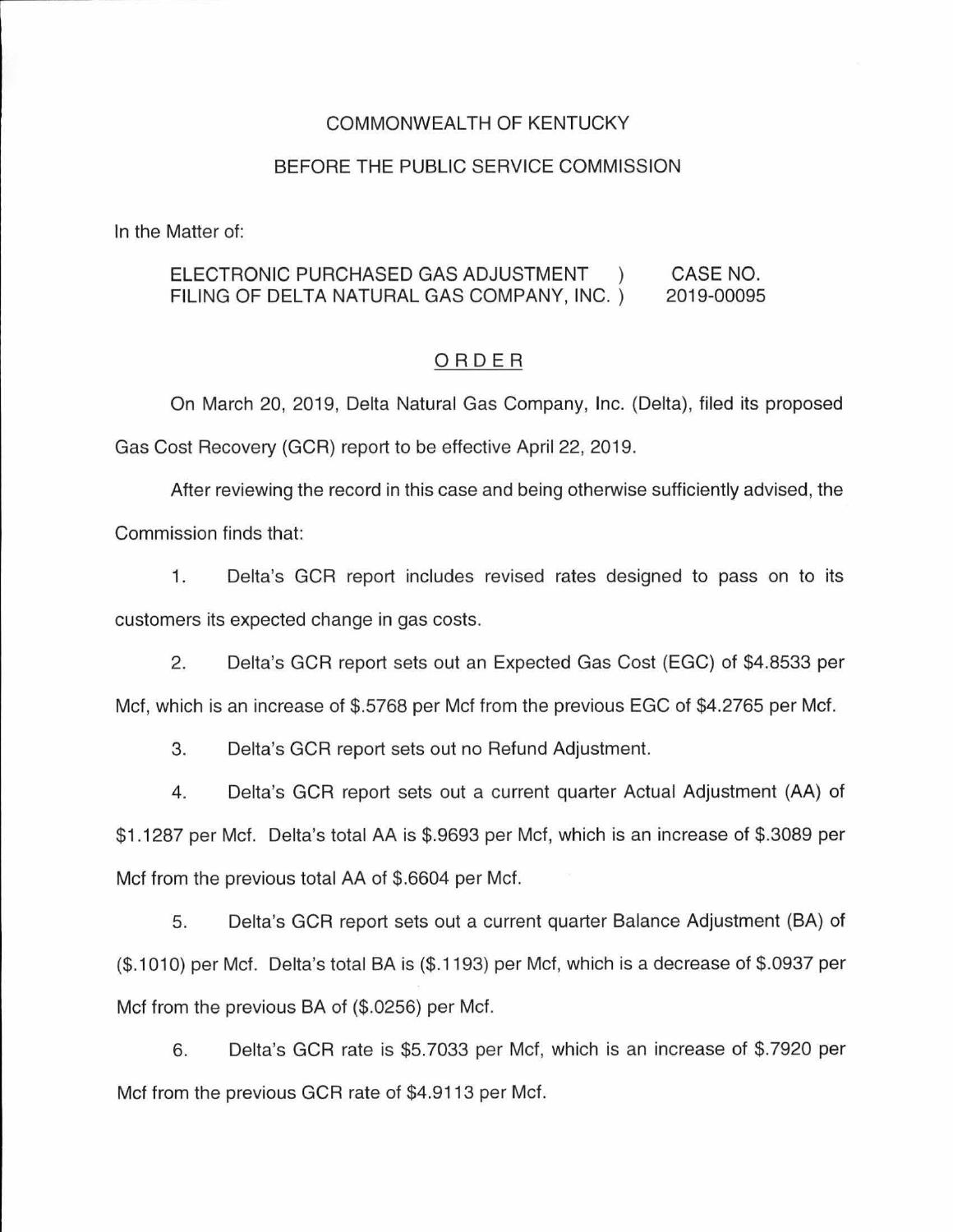7. The rates as proposed by Delta and set forth in the Appendix to this Order are fair, just, and reasonable and should be approved for final meter readings by Delta on and after April 22, 2019.

IT IS THEREFORE ORDERED that:

1. The rates proposed by Delta and set forth in the Appendix to this Order are approved for final meter readings on and after April 22, 2019.

2. Within 20 days of the date of entry of this Order, Delta shall file with this Commission, using the Commission's electronic Tariff Filing System, revised tariff sheets setting out the rates approved herein and reflecting that they were approved pursuant to this Order.

3. This case is closed and removed from the Commission's docket.

-2- Case No. 2019-00095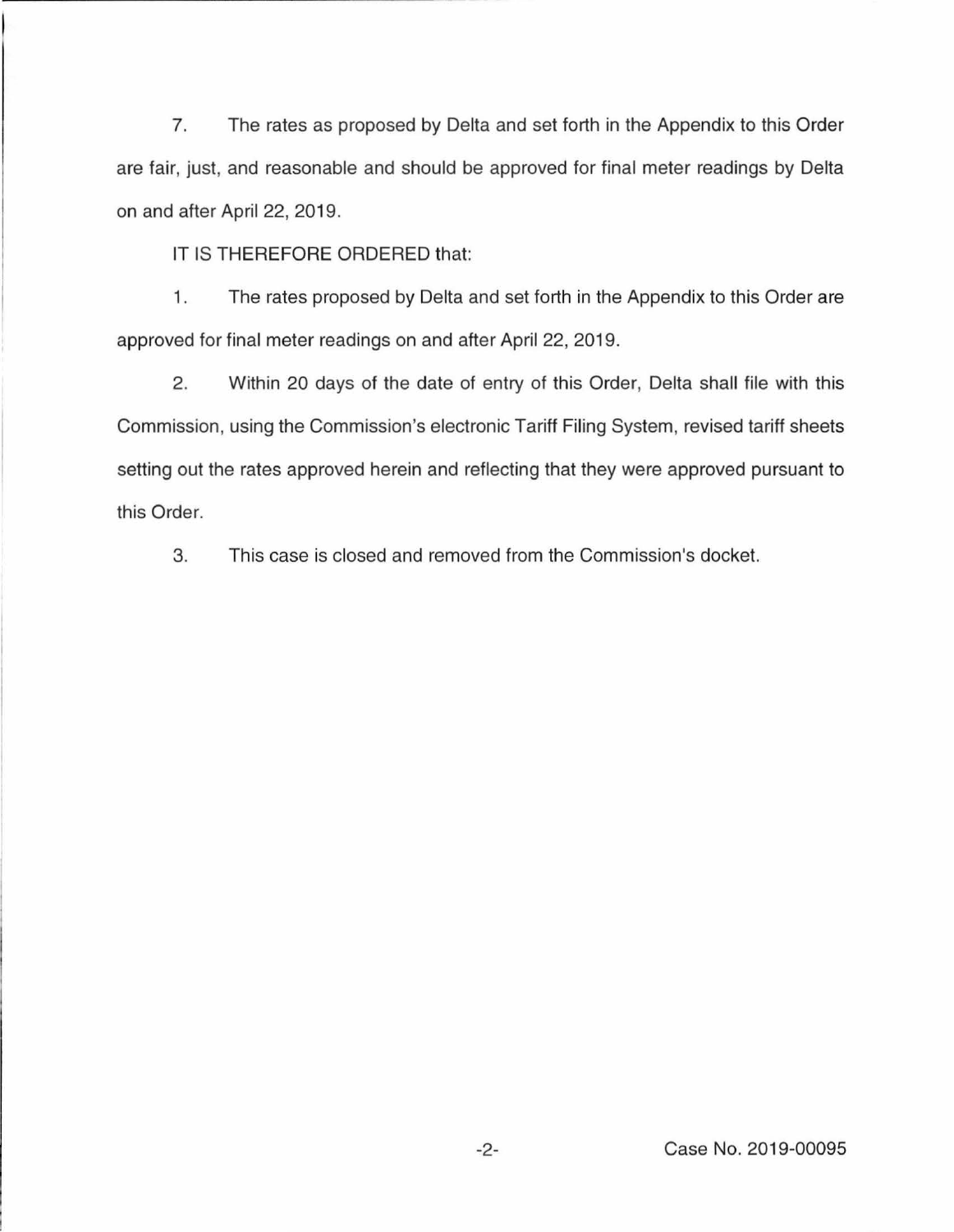By the Commission



ATTEST:

fur River Executive Director

Case No. 2019-00095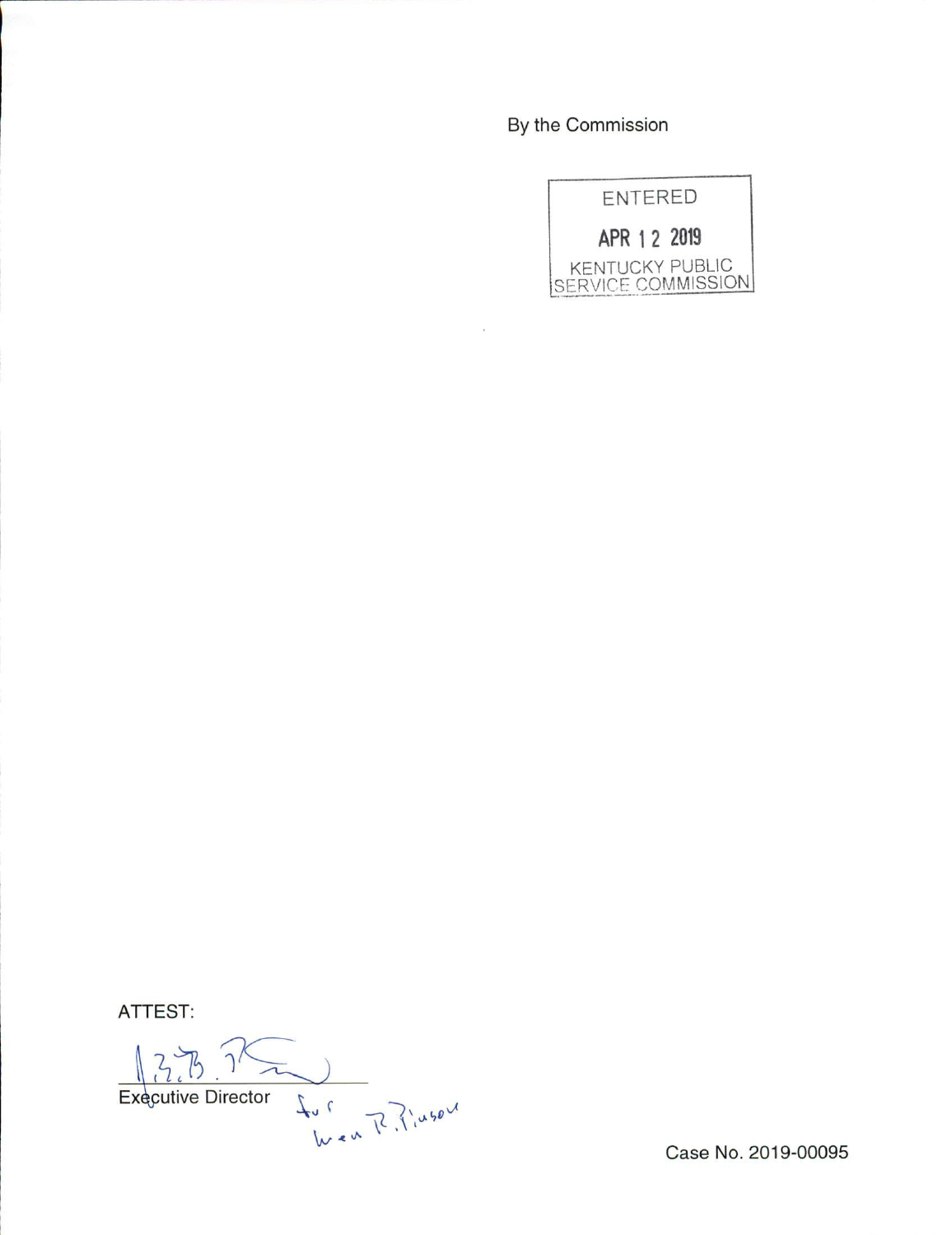# APPENDIX

# APPENDIX TO AN ORDER OF THE KENTUCKY PUBLIC SERVICE COMMISSION IN CASE NO. 2019-00095 DATED **APR 1 2 2019**

The following rates and charges are prescribed for the customers in the area served by Delta Natural Gas Company, Inc. All other rates and charges not specifically mentioned herein shall remain the same as those in effect under the authority of this Commission prior to the effective date of this Order.

# RATE SCHEDULES

|                               |                                                                                                    | <b>Base Rate</b>                                     | plus | <b>Gas Cost</b><br>Recovery<br>Rate                  | <b>Total Rate</b><br>equals                       |
|-------------------------------|----------------------------------------------------------------------------------------------------|------------------------------------------------------|------|------------------------------------------------------|---------------------------------------------------|
| Residential                   |                                                                                                    |                                                      |      |                                                      |                                                   |
| All Ccf                       |                                                                                                    | \$<br>.43185                                         |      | \$<br>.57033                                         | \$1.00218                                         |
|                               | <b>Small Non-Residential</b>                                                                       |                                                      |      |                                                      |                                                   |
| All Ccf                       |                                                                                                    | \$<br>.43185                                         |      | \$<br>.57033                                         | \$1.00218                                         |
|                               | Large Non-Residential                                                                              |                                                      |      |                                                      |                                                   |
| First<br>Next<br>Next<br>Over | $1 - 2,000$ Ccf<br>2,001-10,000 Ccf<br>10,001-50,000 Ccf<br>Next 50,001-100,000 Ccf<br>100,000 Ccf | \$<br>.43185<br>.26696<br>.18735<br>.14735<br>.12735 |      | \$<br>.57033<br>.57033<br>.57033<br>.57033<br>.57033 | \$1.00218<br>.83729<br>.75768<br>.71768<br>.69768 |
| Interruptible                 |                                                                                                    |                                                      |      |                                                      |                                                   |
| First<br><b>Next</b><br>Over  | 1-10,000 Ccf<br>10,001-50,000 Ccf<br>Next 50,001-100,000 Ccf<br>100,000 Ccf                        | \$<br>.16000<br>.12000<br>.08000<br>.06000           |      | \$<br>.57033<br>.57033<br>.57033<br>.57033           | .73033<br>\$<br>.69033<br>.65033<br>.63033        |